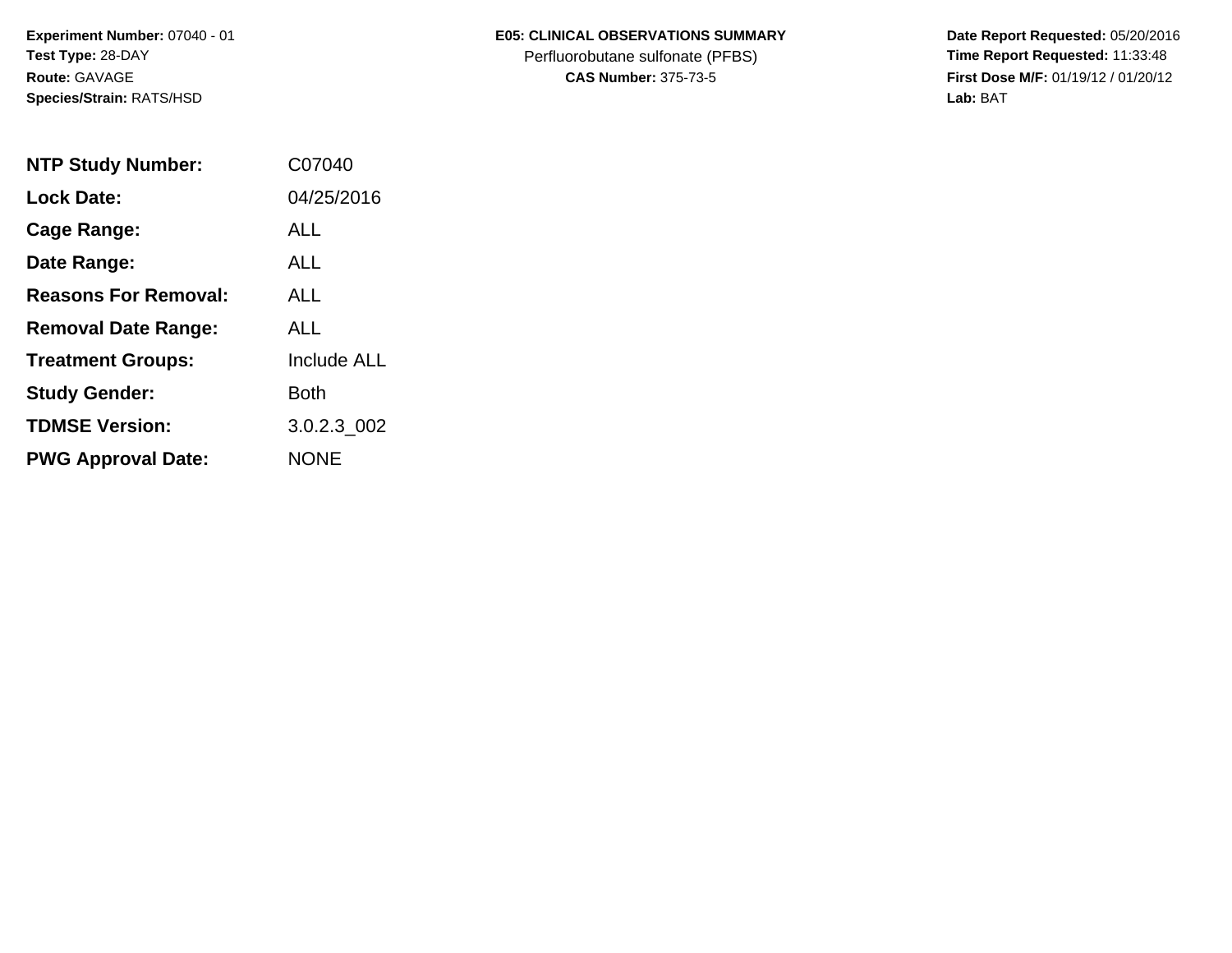**Species/Strain:** RATS/HSD

### **E05: CLINICAL OBSERVATIONS SUMMARY**

Perfluorobutane sulfonate (PFBS)<br>**CAS Number:** 375-73-5

 **Date Report Requested:** 05/20/2016 **First Dose M/F:** 01/19/12 / 01/20/12<br>**Lab:** BAT **Lab:** BAT

| <b>SEX: MALE</b>       | WEEK: 5         |               |                |              |                |              |                |              |
|------------------------|-----------------|---------------|----------------|--------------|----------------|--------------|----------------|--------------|
|                        | 0mg/kg/d M      |               | 62.6mg/kg/d M  |              | 125mg/kg/d M   |              | 250mg/kg/d M   |              |
| <b>OBSERVATION</b>     | <b>CURRENT*</b> | <b>TOTAL+</b> | <b>CURRENT</b> | <b>TOTAL</b> | <b>CURRENT</b> | <b>TOTAL</b> | <b>CURRENT</b> | <b>TOTAL</b> |
| <b>Clonic Seizures</b> | 0/0             | 0/10          | 0/0            | 0/10         | 0/0            | 0/10         | 0/0            | 0/10         |

<sup>\*</sup> ANIMALS WITH OBSERVATION IN CURRENT PERIOD / TOTAL ANIMALS OBSERVED IN CURRENT PERIOD (WITHIN 1 DAY OF RUN DATE)

<sup>+</sup> ROW 1 = CUMULATIVE NO. OF ANIMALS WITH OBSERVATION / TOTAL ANIMALS STARTED ON STUDY ROW 2 = DAY OF ONSET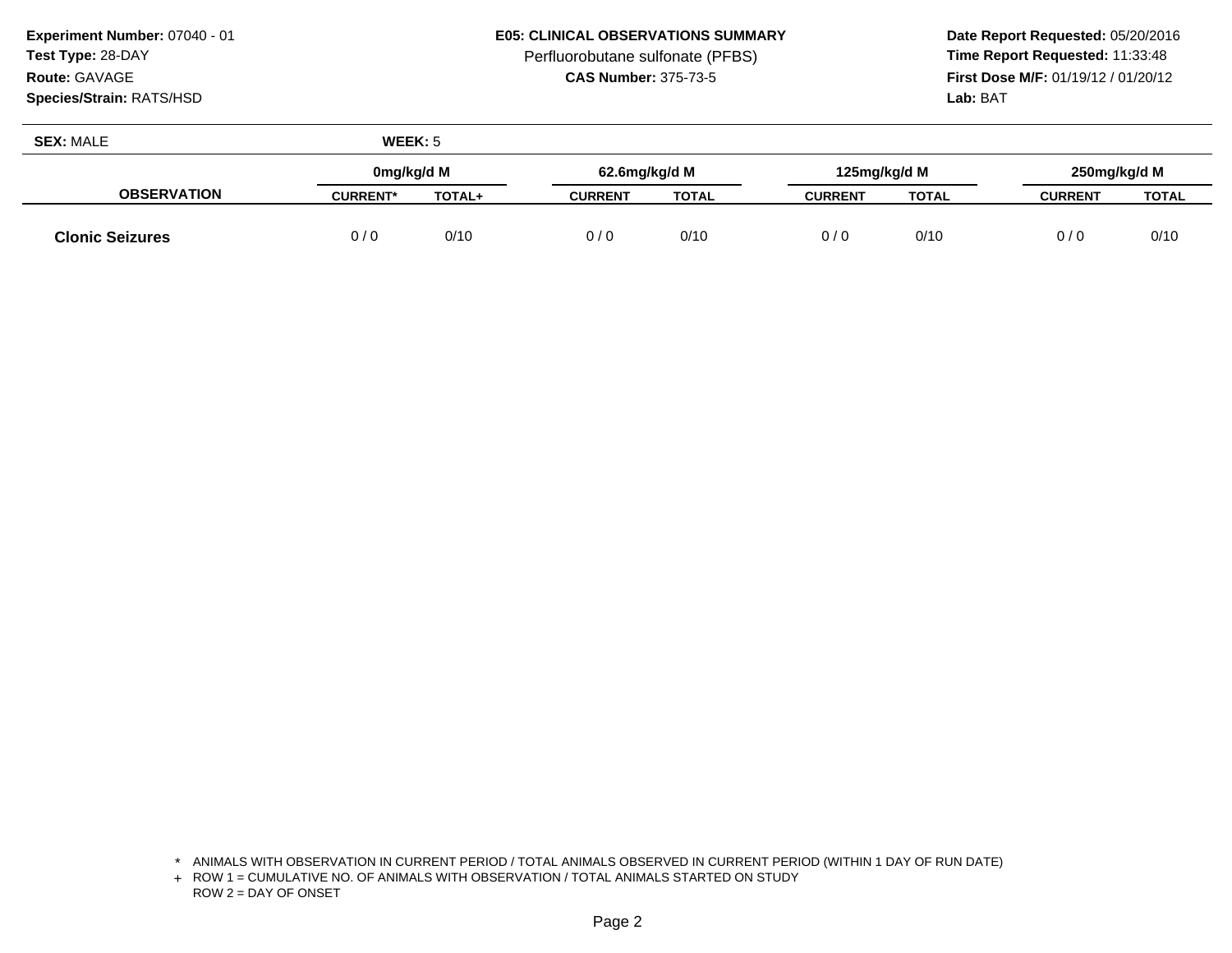# **Species/Strain:** RATS/HSD

**E05: CLINICAL OBSERVATIONS SUMMARY**

Perfluorobutane sulfonate (PFBS)<br>**CAS Number:** 375-73-5

 **Date Report Requested:** 05/20/2016 **First Dose M/F:** 01/19/12 / 01/20/12<br>**Lab:** BAT **Lab:** BAT

| <b>SEX: MALE</b>       | WEEK: 5         |               |                |                       |
|------------------------|-----------------|---------------|----------------|-----------------------|
|                        | 500mg/kg/d M    |               | 1000mg/kg/d M  |                       |
| <b>OBSERVATION</b>     | <b>CURRENT*</b> | <b>TOTAL+</b> | <b>CURRENT</b> | <b>TOTAL</b>          |
| <b>Clonic Seizures</b> | 0/0             | 0/10          | 0/0            | 1/10<br><b>DAY 22</b> |

\*\*\*END OF MALE DATA\*\*\*

<sup>\*</sup> ANIMALS WITH OBSERVATION IN CURRENT PERIOD / TOTAL ANIMALS OBSERVED IN CURRENT PERIOD (WITHIN 1 DAY OF RUN DATE)

<sup>+</sup> ROW 1 = CUMULATIVE NO. OF ANIMALS WITH OBSERVATION / TOTAL ANIMALS STARTED ON STUDY ROW 2 = DAY OF ONSET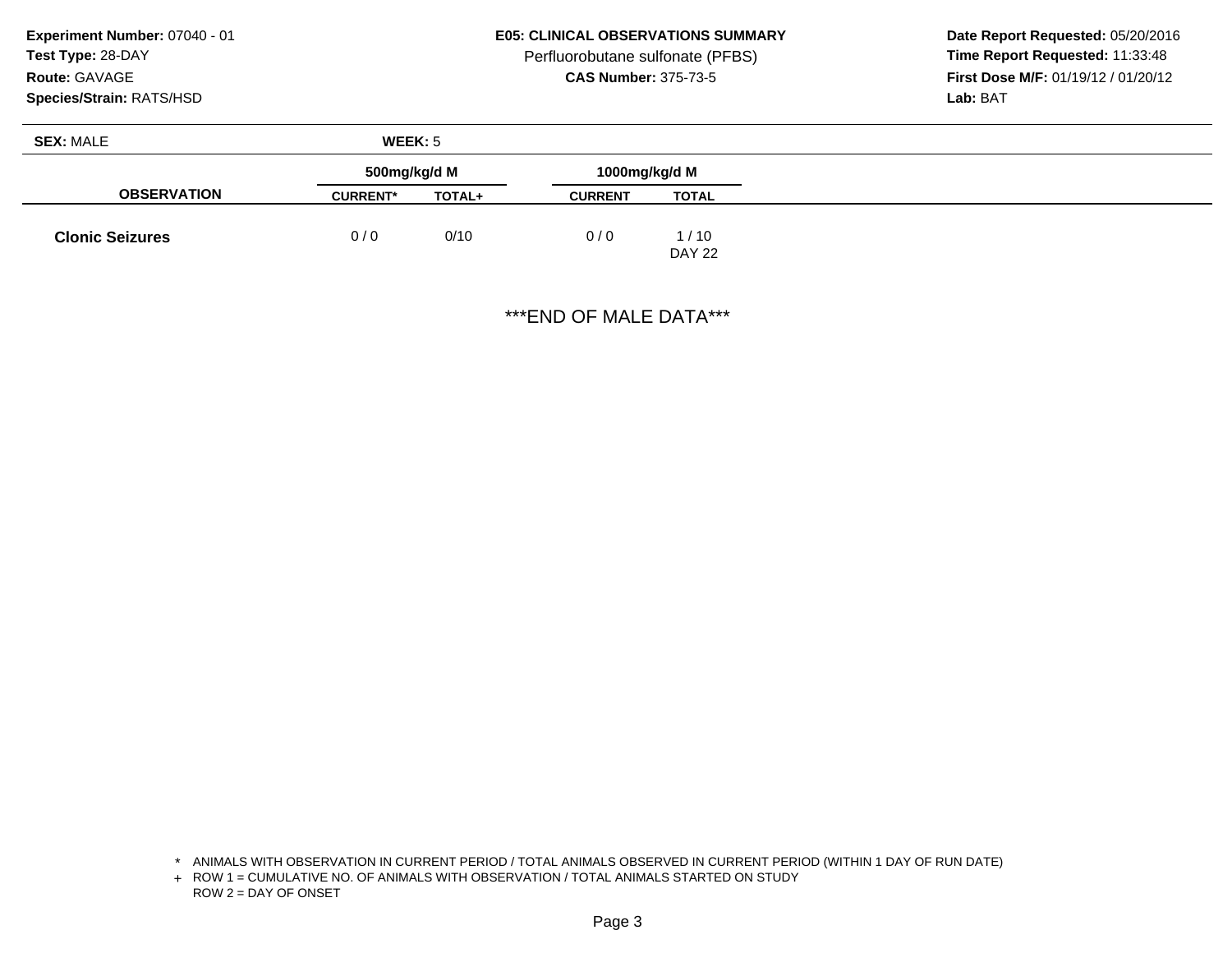**Species/Strain:** RATS/HSD

### **E05: CLINICAL OBSERVATIONS SUMMARY**

Perfluorobutane sulfonate (PFBS)<br>**CAS Number:** 375-73-5

 **Date Report Requested:** 05/20/2016 **First Dose M/F:** 01/19/12 / 01/20/12<br>**Lab:** BAT **Lab:** BAT

| <b>SEX: FEMALE</b> | WEEK: 5         |        |                |              |                |              |                |              |  |
|--------------------|-----------------|--------|----------------|--------------|----------------|--------------|----------------|--------------|--|
|                    | 0mg/kg/d F      |        | 62.6mg/kg/d F  |              | 125mg/kg/d F   |              | 250mg/kg/d F   |              |  |
| <b>OBSERVATION</b> | <b>CURRENT*</b> | TOTAL+ | <b>CURRENT</b> | <b>TOTAL</b> | <b>CURRENT</b> | <b>TOTAL</b> | <b>CURRENT</b> | <b>TOTAL</b> |  |
| Lethargic          | 0/0             | 0/10   | 0/0            | 0/10         | 0/0            | 0/10         | 0/0            | 0/10         |  |
| <b>Ruffled Fur</b> | 0/0             | 0/10   | 0/0            | 0/10         | 0/0            | 0/10         | 0/0            | 0/10         |  |
| <b>Thin</b>        | 0/0             | 0/10   | 0/0            | 0/10         | 0/0            | 0/10         | 0/0            | 0/10         |  |

\* ANIMALS WITH OBSERVATION IN CURRENT PERIOD / TOTAL ANIMALS OBSERVED IN CURRENT PERIOD (WITHIN 1 DAY OF RUN DATE)

+ ROW 1 = CUMULATIVE NO. OF ANIMALS WITH OBSERVATION / TOTAL ANIMALS STARTED ON STUDY ROW 2 = DAY OF ONSET